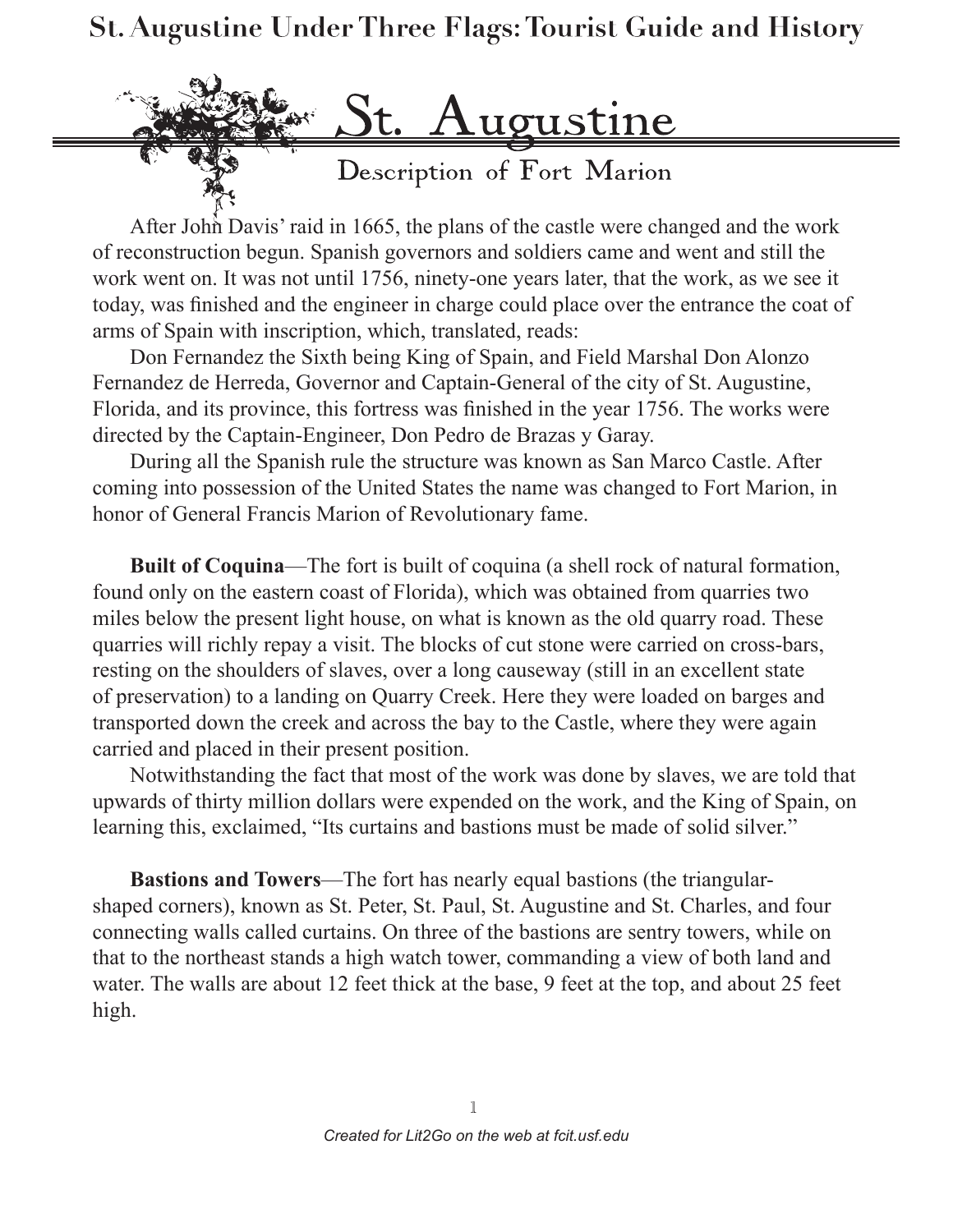Plaza, Ramp, and Terreplein—The plaza, or inner court, is 100 feet square, and the casemates, with one or two exceptions, open into it. There are 26 casemates, five dungeons and one magazine. The only entrance is through the sallyport in the middle of the south curtain.

The covering over the space between the inner and outer walls is called the terreplein, and is about 40 feet wide. Upon it the guns were mounted. Around the outer edge of the terreplein is a wall 3 feet thick and 6 feet high, known as the parapet. This was pierced for 64 guns. On the water front the parapet was lower.

The ascent to the terreplein is up an incline plane known as the ramp, recently converted into steps. The upper part of the ramp is supported by a peculiar shaped arch, remarkable for the fact that it was constructed without a keystone.

**Casemates**—the two casemates at the right of the entrance were guard rooms, and contain fireplaces. Leading off from the inner of these rooms is a large dungeon which was used as the general prison.

The casemate at the left of the entrance was the commander's quarters, while the two rooms leading off from it were used by the other officers of his staff.

**Court Room** – (Osceola)—In the southwest corner of the court is the court room, where the raised platform for the officers of the court may still be seen. In this room in 1837 the famous Indian chief, Osceola, together with Coacoochee and Talmus Hadjo, were imprisoned. At the rear of the room are the niches which the two latter dug in the masonry to enable them to climb to the ventilator, through which they made their escape.

**Council Chamber and Powder Magazine**—In the northwest corner of the court is the room used as the council chamber. Leading from this is a dungeon, which was used as the powder magazine. At one side near the top of the magazine is a large niche with a small opening looking into the council room, but not visible from that side. It is supposed that this was so arranged in order that the Commandant could listen to the proceedings of the council without their knowledge.

**Chapel**—At the north side of the court, directly opposite the sallyport, is the chapel. The entrance to this room was very ornamental. This work, which had become nearly obliterated by the action of the elements, has recently been reconstructed by the War Department, great care being taken in following the original plans, which were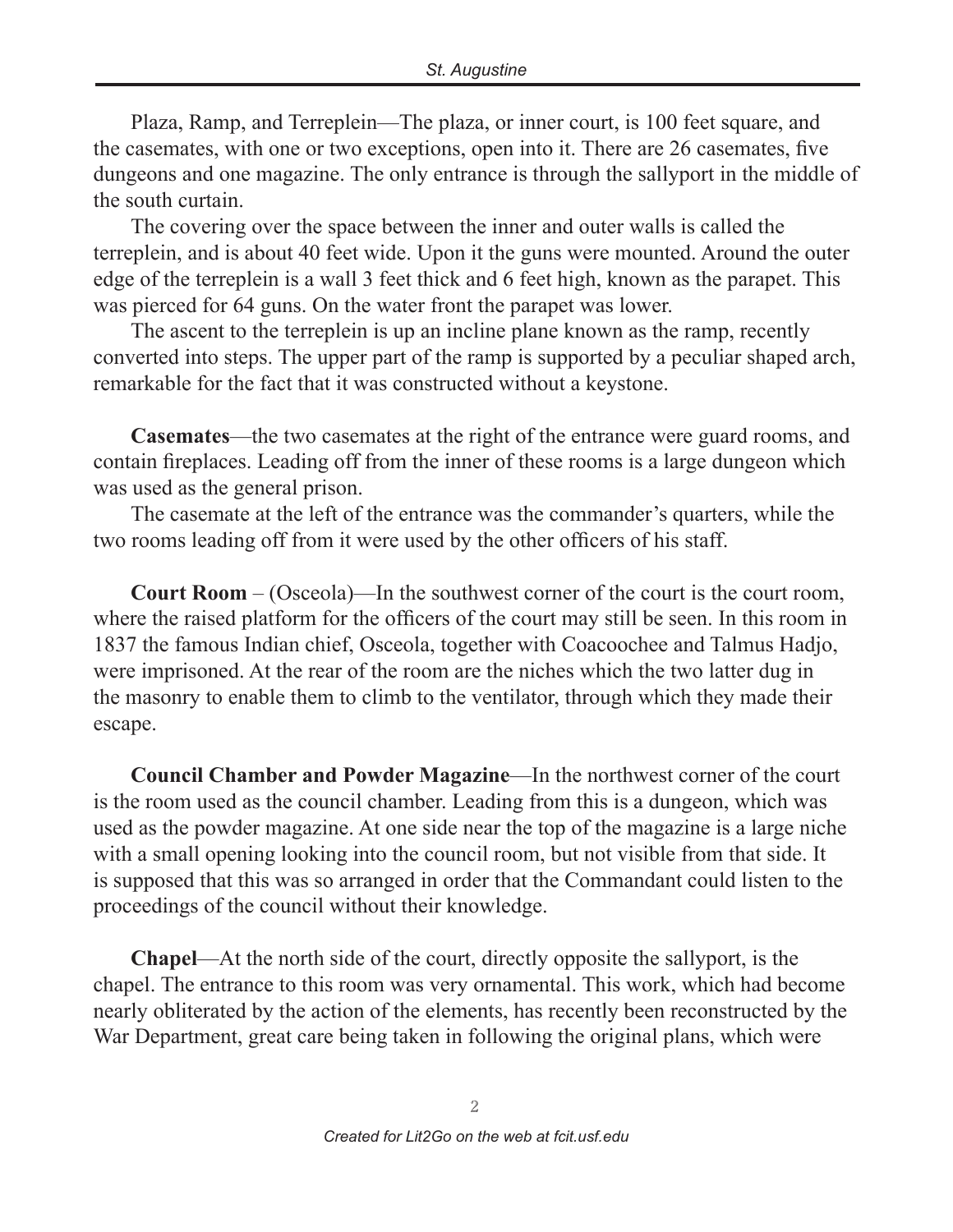obtained from the Spanish Government. Entering, we see on each side the niches for holy water; just beyond, on the right, pieces of cedar imbedded in the masonry mark the place where the confessional was fastened to the wall. At the rear is a raised stone platform for the altar, and above the altar a large niche where stood the patron saint, Saint Augustine. Looking up, we see near the spring of the arch the ends of the old timbers which supported the platform for the choir. Directly overhead, near the middle of the room, is a square hole from which hung an immense wooden cross called the rood. On either side of the chapel are doorways through the iron bars of which the prisoners could hear mass before being executed. The bars were necessary, as if a prisoner gained access to a chapel and knelt at the altar, he could claim the right of sanctuary.

**Secret Dungeons**—At the northeast corner of the court is a room called "Pennancarrah." On the south wall of this room can be seen the marks where six crosses were fastened to the wall. Under these crosses prisoners were suspended in chains in such a manner that they could neither sit or lie down. In this room were also several shrines. At the north side of this room we enter a dungeon, 30 feet long on the west side, 16 feet on the east, 17 feet on the south and 20 feet on the north. This we are told was a prison. Through an opening at the north side of this room we enter a

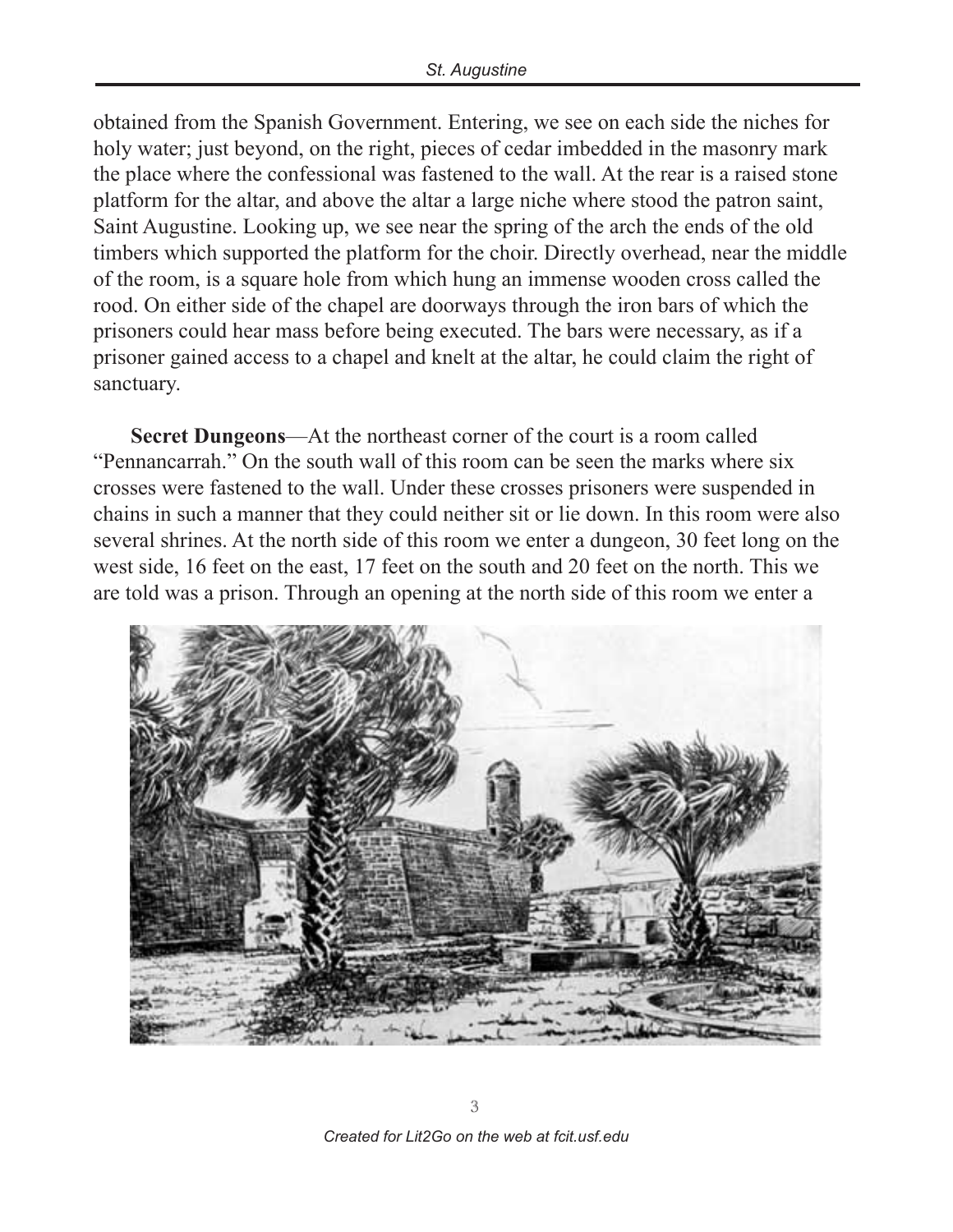room 5 feet wide at the east end, 7 feet at the west, 20 feet long and 15 feet high. This room was used as a torture chamber. Several feet above the floor are the holes where rotting timbers of a rack were found. The rack was a frame on which a man was fastened so that when the frame was stretched by means of levers the man's joints could be separated. If carried to the extreme he would be torn limb from limb. From this room we find a small opening 36 inches wide by 30 inches high. This opening had been carefully walled up in such a manner as to almost baffle discovery, but was found by Lieutenant Tuttle and Colonel Dancy in 1833.

Passing through this opening we enter a dungeon 20 feet long, 13 feet wide and about 7 feet high. In this dismal place, where not the faintest ray of daylight ever penetrates, and far from the sounds of the outside world, were found crumbled human bones. The finding of these bones was reported to the War Department by Lieutenant Tuttle on July 21, 1833. A copy of this report is now in the possession of the St. Augustine Historical Society. In one corner of this room is the outline of a hole called the oublette, which, tradition tells us, extended down to quicksand and was used for the disposal of the dead. A visit to these rooms, which were accidentally discovered in 1833, should convince the most skeptical of the cruelty of those early days.

**Moat**—Around the fort is a moat 40 feet wide, which is now filled in to the depth of about 6 feet with sand. Protecting the entrance is the barbacan, which the water of the moat formed into an island, access being gained to the barbacan and thence to the fort by means of drawbridges. Inside the drawbridge was the portcullis, which ran in a groove still to be seen. Directly above the portcullis may still be seen a hole, some five or six inches in diameter, through which melted lead could be pored upon the heads of invaders, should they succeed in crossing the drawbridge, which, however, they never did.

Outside the moat on three sides is the covered way, a narrow level space for the massing of troops, which widen in spots, called places of arms. Outside of all, except on the water front, is the glacis, and earthen embankment leading up to the fort and so constructed that the guns on the walls could sweep every foot of it.

**Hot Shot Oven**—The hot shot oven and water battery were constructed by the United States Government in 1835–42, the object being to head shot white hot in the oven and fire them from the mortars at the vessels of an approaching enemy. The present sea wall was constructed at this time at an expense of one hundred thousand dollars.